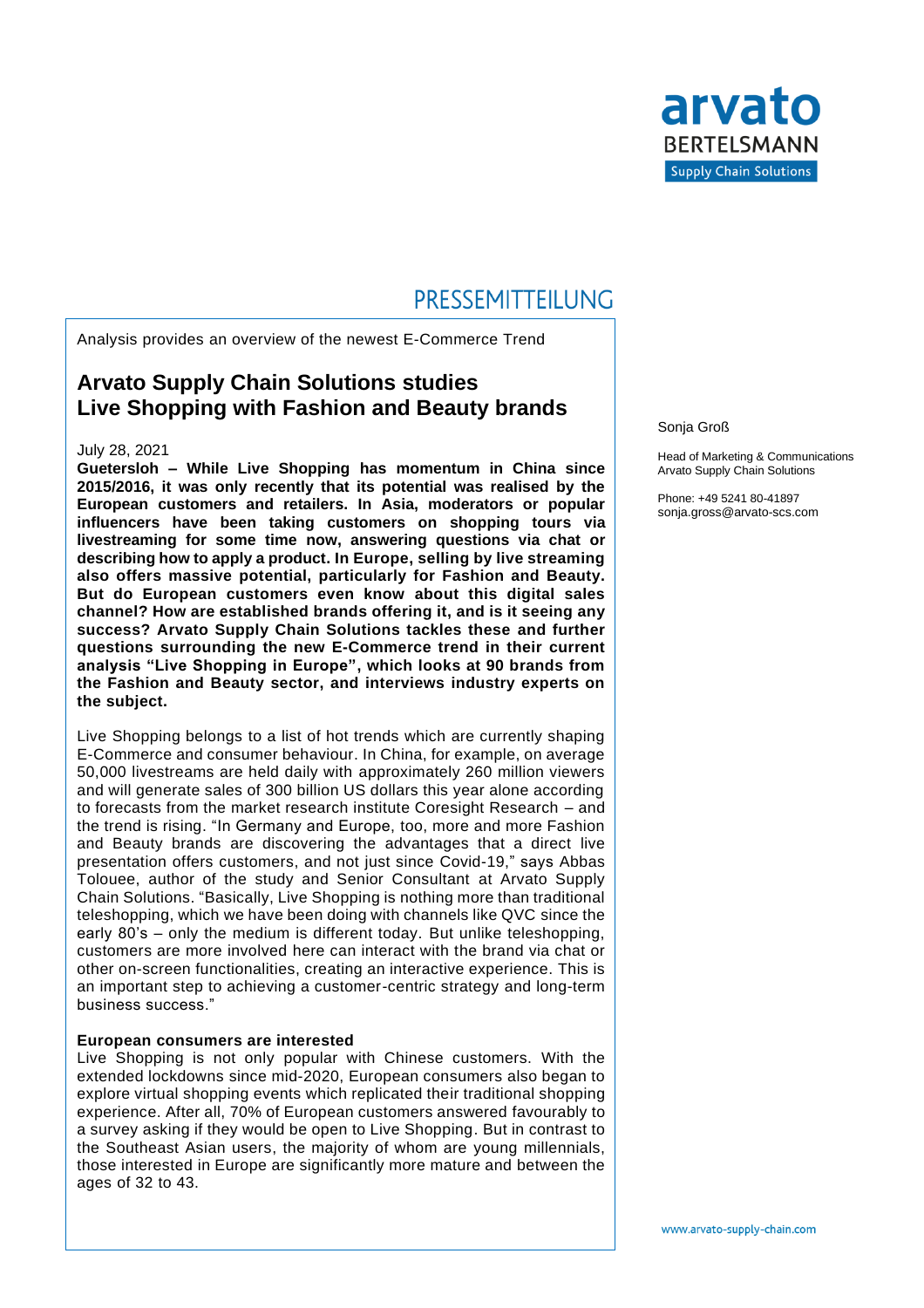

## PRESSEMITTEILUNG

To meet the growing consumer interest in Live Shopping, 21% of the brands analyzed started using this new sales channel as early as mid-2020. Now, more than one-third of all Fashion and Beauty brands have offered at least one Live Shopping event. While Beauty companies rely on regular livestreams, Fashion companies offer occasional events. Both branches clearly prefer the integration of Live Shopping into their own webshops but advertise events on social media channels. More than twothirds of the brands studied use Facebook as a marketing channel.

#### **Live Shopping is mobile**

Due to the usage of social and livestreams under Covid-19 restrictions, the use of shopping apps increased by almost 50% in 2020. "Our own figures also show that the trend among European customers is shifting to mobile shopping," explains Abbas Tolouee. "Brands and webshops can use this development to connect directly with their customers via appbased Live Shopping events." Other options include social media although Facebook Live has not yet been used by the brands in the study - or their own websites where 70% of Live Shopping events are currently held. To do this, they must either create the appropriate infrastructure, or alternatively use the services of a livestream provider.

Ultimately, the event presentation is more decisive than the technical solution chosen. Since Live Shopping is very mobile, it also offers the ability to use celebrities or influencers to draw the largest possible audience. This is especially important for young customers whose purchase decisions are heavily influenced by social media. It is therefore not surprising that 72% of the Beauty brands surveyed rely on influencers for their sales events. By Fashion brands it is only 56%; more importance is placed here on use of experts who can draw on greater product knowledge.

The full analysis is available here to download: [https://arva.to/live](https://arva.to/live-shopping-in-europe)[shopping-in-europe](https://arva.to/live-shopping-in-europe)

### **About Arvato Supply Chain Solutions:**

Arvato Supply Chain Solutions is an innovative and international leading service provider in the field of supply chain management and e-commerce. Partners come together with industry specialists in the fields of Telecommunication, Tech, Corporate Information Management, Healthcare, Consumer Products and Publisher. About 16,000 employees work together to provide practical and relevant solutions and services worldwide. Using the latest digital technology, Arvato develops, operates and optimizes complex global supply chains and e-commerce platforms, as the strategic growth partner for its customers. Arvato combines the know-how of its employees with the right technology and appropriate business processes to measurably increase the productivity and performance of its partners.

For more information, please visit [www.arvato-supply-chain.com.](http://www.arvato-supply-chain.com/)